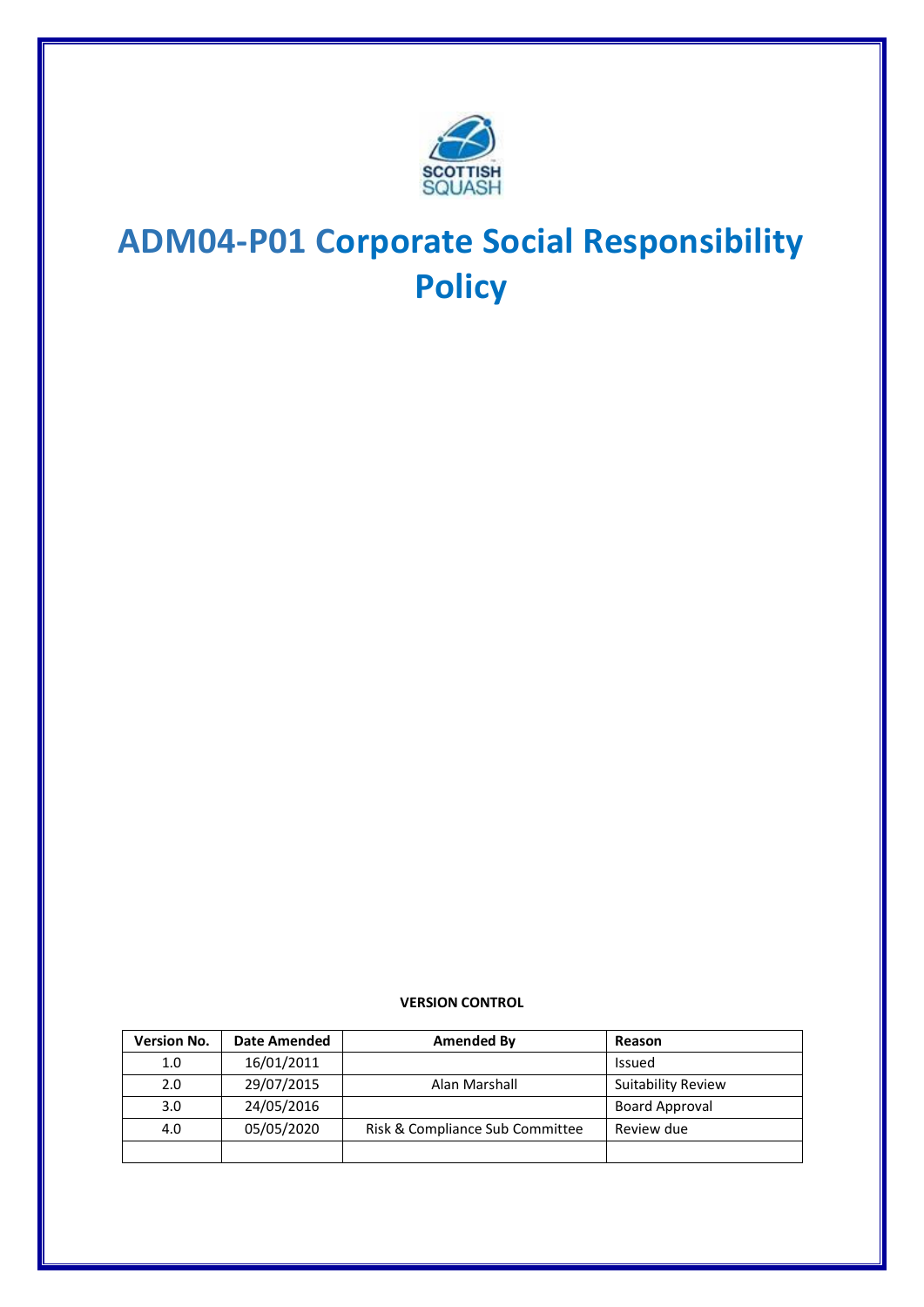## **1 Introduction**

As a sports governing body, Scottish Squash Limited (SSL) believe that the long-term future of the organisation is best served by respecting the interests of all our stakeholders, public and private sector partners, elite athletes, leisure sportsmen, suppliers and the wider community.

We will look actively for opportunities to improve the environment and to contribute to the wellbeing of the communities in which we operate.

This Corporate Social Responsibility (CSR) policy sets out the principles we follow and the programmes we have developed to focus on the areas where we have significant impact or influence.

# **2 Principles**

#### **Shared responsibility**

Social and environmental responsibility involves everyone. In our own case, SSL structure means that our member clubs share these responsibilities.

We aim to develop and implement social and environmental policies which fit in with everyday activities and responsibilities.

## **3 Honesty and accountability**

We will communicate our social and environmental policies, objectives and performance openly and honestly to all with an interest in our activities. We will also encourage our stakeholders to communicate with us and we will seek their views.

## **4 Sustainable progress**

We are committed to continuous improvement.

We will take into account technical developments, changing scientific evidence and best practice, costs and customer concerns and expectations in the development and implementation of all new social and environmental policies and procedures.

# **5 Demonstrable compliance**

As a minimum, we will meet or exceed all relevant legislation. Where no legislation exists we will seek to develop and implement our own appropriate standards.